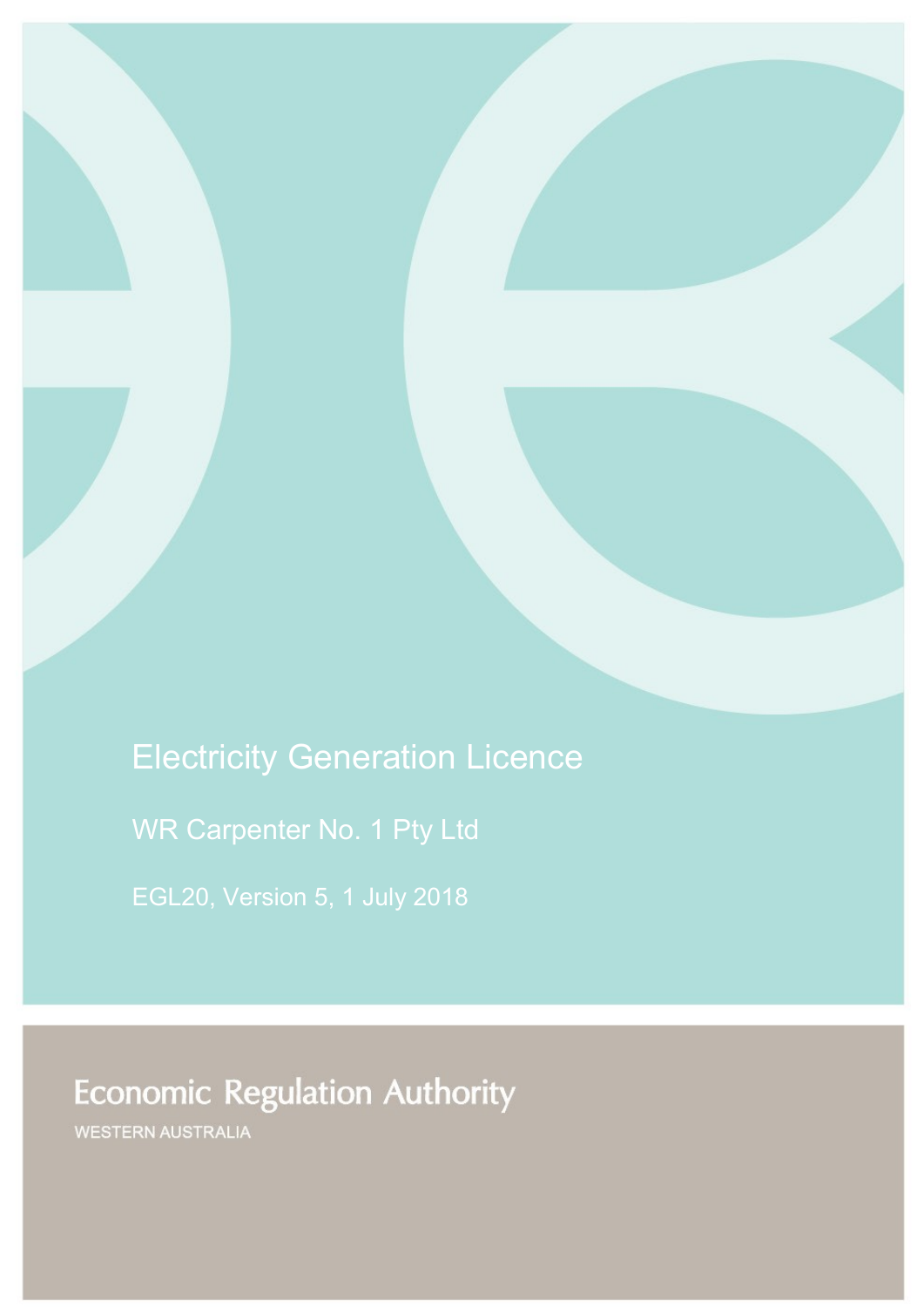### *ELECTRICITY INDUSTRY ACT 2004 (WA)*

| Licensee Name:            | WR Carpenter No. 1 Pty Ltd                              |
|---------------------------|---------------------------------------------------------|
|                           | ABN 34 118 630 461                                      |
| Licence Area:             | The area set out in the plan referred to in clause 2.5. |
| Licence Number:           | EGL <sub>20</sub>                                       |
| <b>Commencement Date:</b> | 9 September 2008                                        |
| <b>Version Number:</b>    | 5                                                       |
| <b>Version Date:</b>      | 1 July 2018                                             |
| <b>Expiry Date:</b>       | 8 September 2038                                        |

Signed by a delegate; member; or the Chair of the Economic Regulation Authority

1 July 2018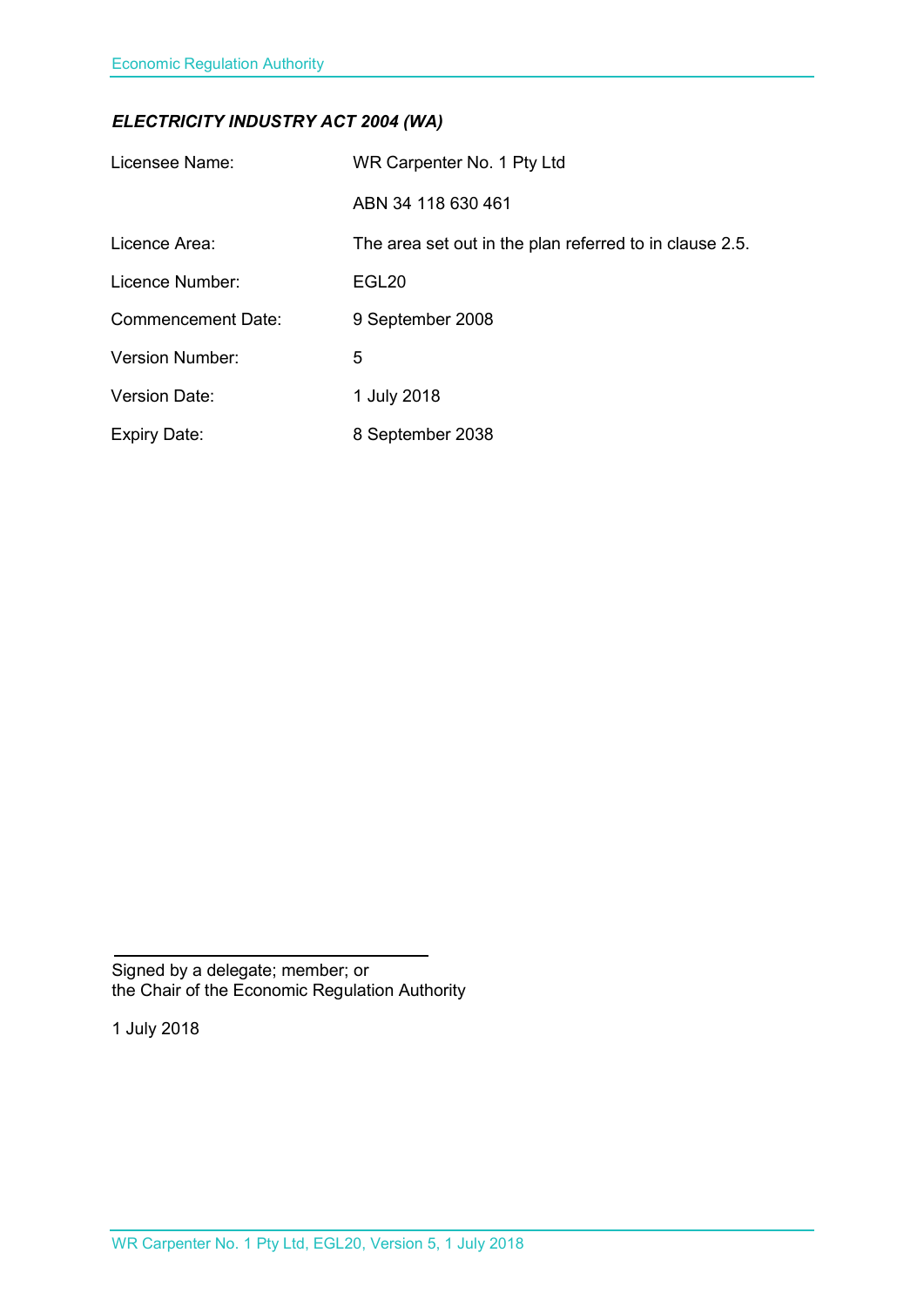### Index

| 1. |     |  |  |
|----|-----|--|--|
|    | 1.1 |  |  |
|    | 1.2 |  |  |
| 2. |     |  |  |
|    | 2.1 |  |  |
|    | 2.2 |  |  |
|    | 2.3 |  |  |
|    | 2.4 |  |  |
|    | 2.5 |  |  |
| 3. |     |  |  |
|    | 3.1 |  |  |
|    | 3.2 |  |  |
|    | 3.3 |  |  |
|    | 3.4 |  |  |
|    | 3.5 |  |  |
|    | 3.6 |  |  |
|    | 3.7 |  |  |
|    | 3.8 |  |  |
|    | 3.9 |  |  |
| 4. |     |  |  |
|    | 4.1 |  |  |
|    | 4.2 |  |  |
|    | 4.3 |  |  |
|    | 4.4 |  |  |
|    | 4.5 |  |  |
| 5. |     |  |  |
|    | 5.1 |  |  |
|    | 5.2 |  |  |
|    | 5.3 |  |  |
|    |     |  |  |
|    |     |  |  |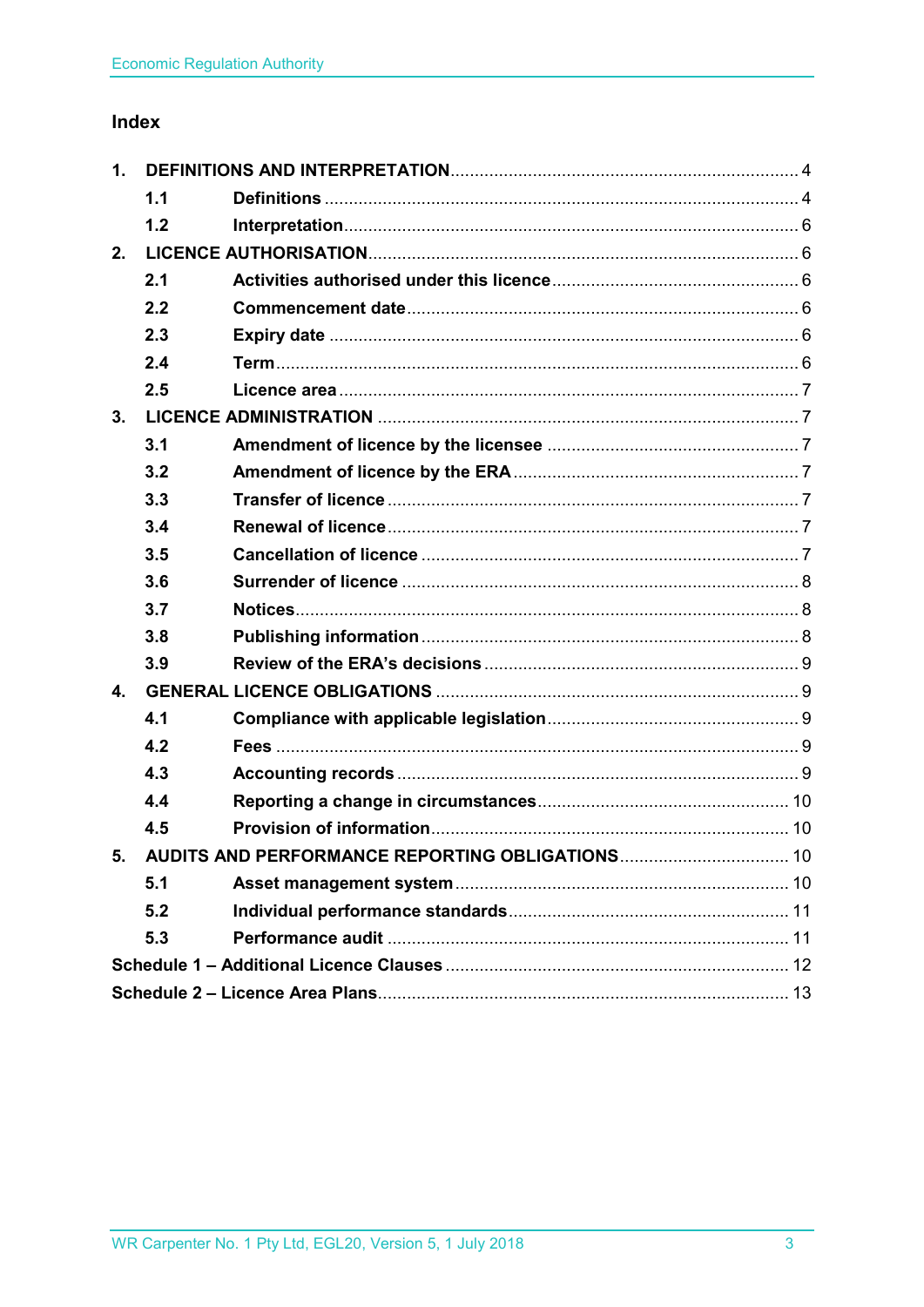#### <span id="page-3-0"></span>**1. DEFINITIONS AND INTERPRETATION**

#### <span id="page-3-1"></span>**1.1 Definitions**

1.1.1 In this *licence*, the following definitions apply unless the context otherwise requires:

*Act* means the *Electricity Industry Act 2004* (WA).

#### *applicable legislation* means:

- (a) the *Act*; and
- (b) the *Regulations* and the *Codes*.

*asset management system* means the measures that are to be taken by the *licensee* for the proper maintenance, expansion or reduction of the *generating works*.

*business day* means a day which is not a Saturday, Sunday or a Public Holiday in Western Australia.

*Code* means:

- (a) Not Used
- (b) Not Used
- (c) the *Electricity Industry (Metering) Code 2012*;
- (d) Not Used

*commencement date* means the date the *licence* was first granted by the *ERA* being the date specified in clause 2.2.

*electricity* has the meaning given to that term in section 3 of the *Act*.

*electronic means* means:

- (a) the internet;
- (b) email, being:
	- (i) in relation to the *ERA*, the *ERA's* email address as notified to the *licensee*; and
	- (ii) in relation to the *licensee*, the email address specified in the licence application or other such email address as notified in writing to the *ERA*; or
	- (iii) any other similar means,

but does not include facsimile or telephone.

*ERA* means the Economic Regulation Authority.

*expiry date* means the date specified in clause 2.3.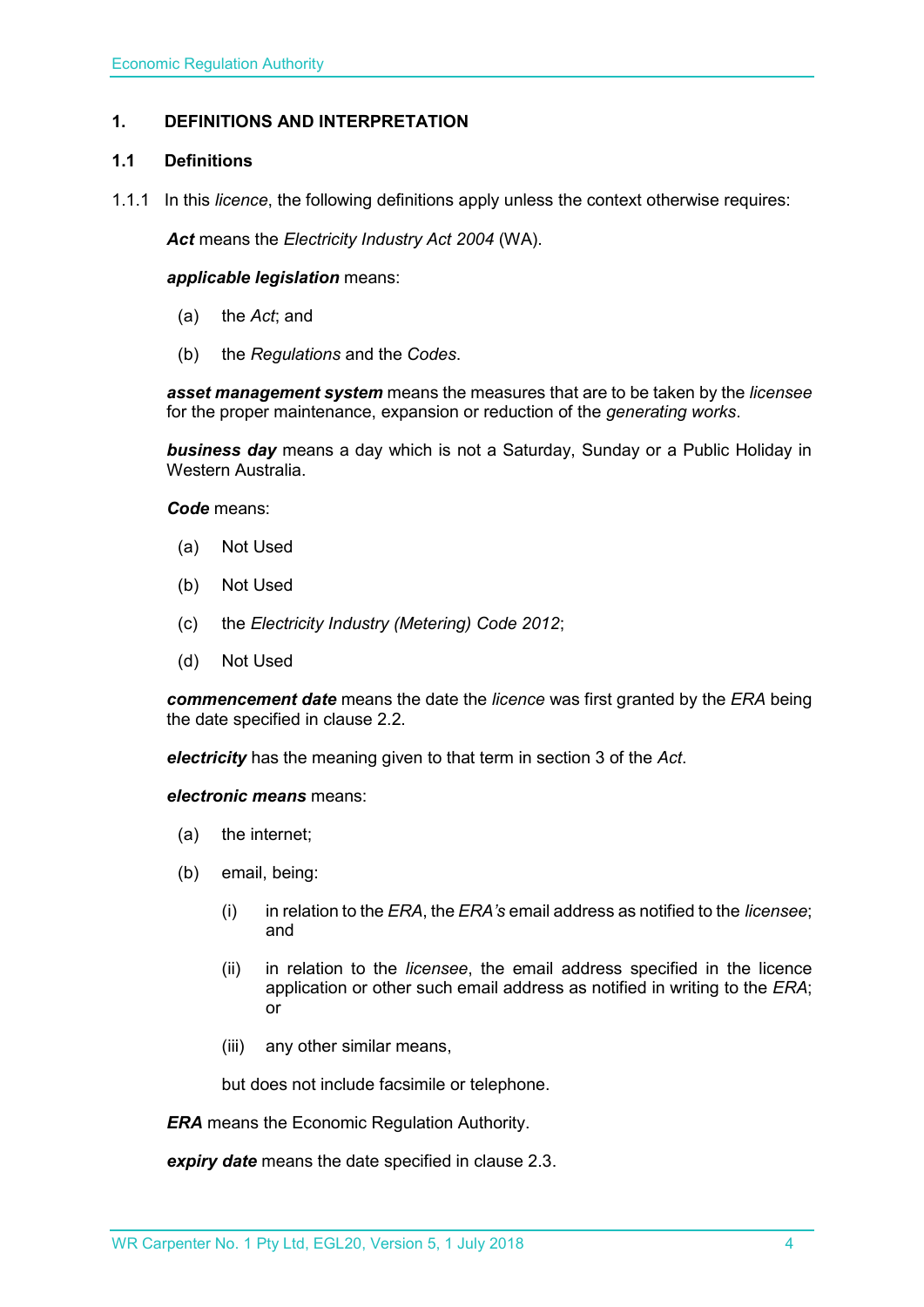*generating works* has the meaning given to that term in section 3 of the *Act.*

*individual performance standards* mean any standards prescribed by the *ERA* for an individual *licensee* pursuant to clause 5.2 of the *licence*.

*licence* means:

- (a) this document (excluding the title page and the second page of this document);
- (b) any Schedules to this document; and
- (c) any individual *performance standards* approved by the *ERA* pursuant to clause 5.2.

*licence area* is the area stated in clause 2.5 of this licence.

*licensee* means WR Carpenter No. 1 Pty Ltd, ABN 34 118 630 461.

*licensee's assets* means the *licensee*'s *distribution system*, *transmission system* or *generating works* (as the case may be).

*notice* means a written notice, agreement, consent, direction, representation, advice, statement or other communication required or given pursuant to, or in connection with, this *licence*.

*operate* has the meaning given to that term in section 3 of the *Act*.

*performance audit* means an audit of the effectiveness of measures taken by the *licensee* to meet the *performance criteria* in this *licence*.

#### *performance criteria* means:

- (a) the terms and conditions of the *licence*; and
- (b) any other relevant matter in connection with the *applicable legislation* that the *ERA* determines should form part of the *performance audit*.

**publish** in relation to a report or information means either:

- (a) posting the report or information on the *licensee's* website; or
- (b) sending the report or information to the *ERA* to be published on the *ERA's* website.

#### *Regulations* means:

- (a) *Economic Regulation Authority (Licensing Funding) Regulations 2014*;
- (b) Not Used
- (c) Not Used
- (d) *Electricity Industry (Licence Conditions) Regulations 2005*;
- (e) Not Used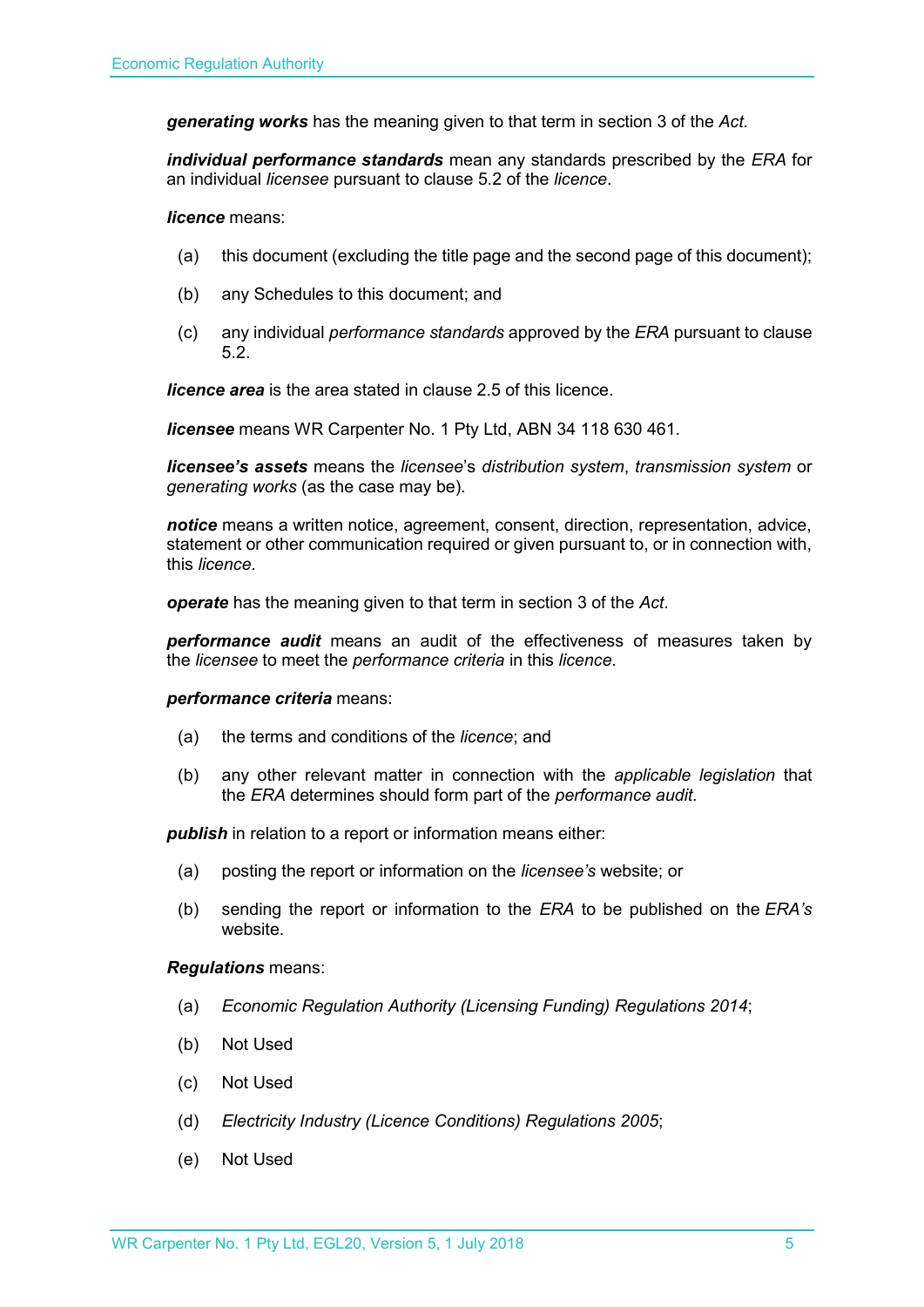(f) Not Used

*related body corporate* has the meaning given to that term in section 50 of the *Corporations Act 2001 (Cwth)*.

*reviewable decision* means a decision by the *ERA* pursuant to:

- (a) clause 3.8.3;
- (b) clause 5.1.5;
- (c) clause 5.1.7;
- (d) clause 5.2.2;
- (e) clause 5.3.2; or
- (f) clause 5.3.4,

of this *licence*.

*version date* means the date on which the *licence* was last amended pursuant to clause 3.1 or clause 3.2.

#### <span id="page-5-0"></span>**1.2 Interpretation**

1.2.1 A reference in this *licence* to any *applicable legislation* includes, unless the context otherwise requires, any statutory modification, amendment, replacement or re-enactment of that *applicable legislation*.

#### <span id="page-5-1"></span>**2. LICENCE AUTHORISATION**

#### <span id="page-5-2"></span>**2.1 Activities authorised under this licence**

2.1.1 The *licensee* is granted a licence for the *licence area* to construct and *operate generating works* or *operate* existing *generating works* in accordance with the terms and conditions of this *licence*.

#### <span id="page-5-3"></span>**2.2 Commencement date**

2.2.1 9 September 2008

#### <span id="page-5-4"></span>**2.3 Expiry date**

2.3.1 8 September 2038

### <span id="page-5-5"></span>**2.4 Term [Section 15 of the Act]**

- 2.4.1 This *licence* commences on the *commencement date* and continues until the earlier of:
	- (a) the cancellation of the *licence* pursuant to clause 3.5 of this *licence*;
	- (b) the surrender of the *licence* pursuant to clause 3.6 of this *licence*; or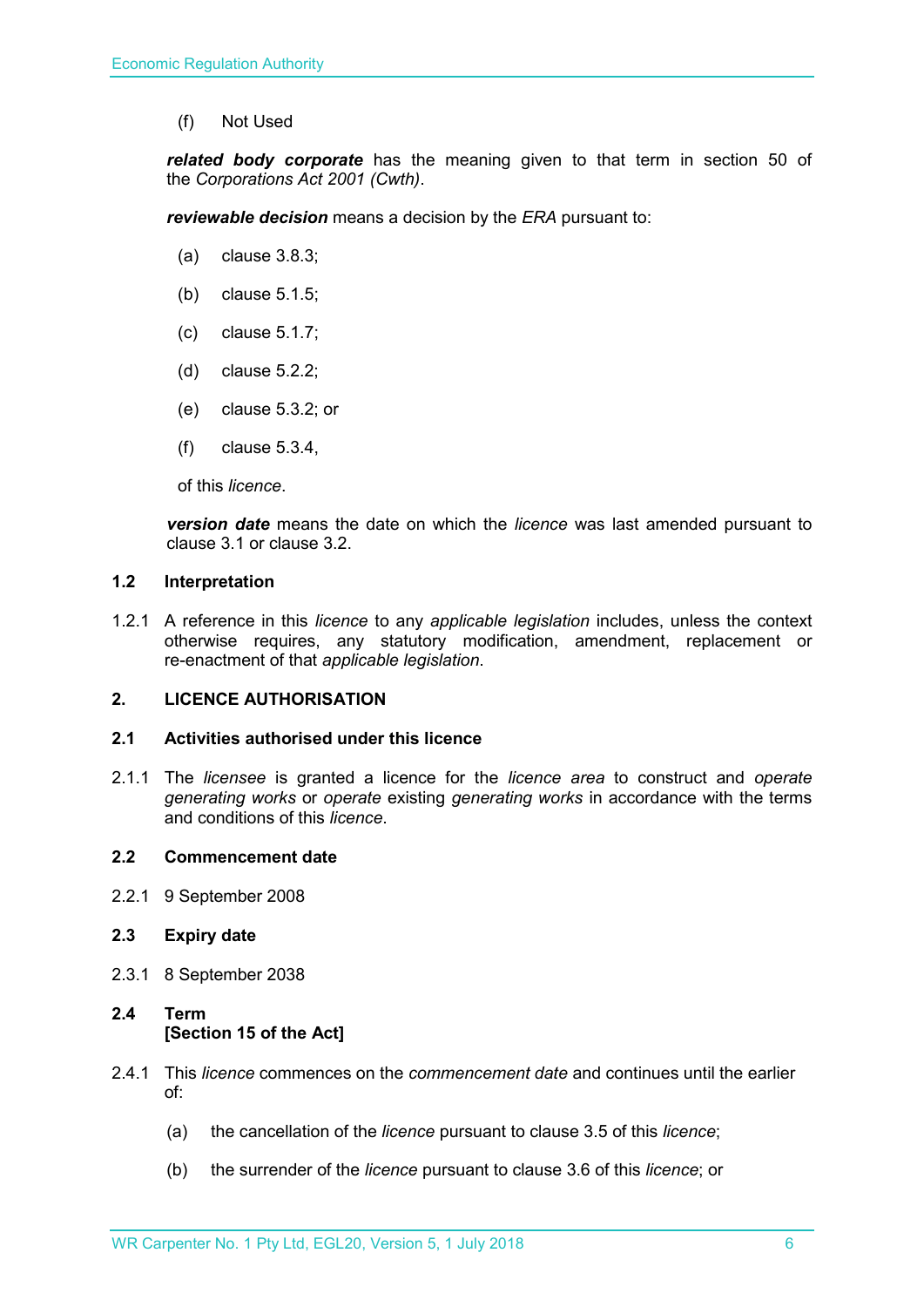(c) the *expiry date*.

#### <span id="page-6-0"></span>**2.5 Licence area**

2.5.1 The *licence area* is set out in plan(s):

ERA-EL-114

2.5.2 The *licence area* plan(s) is provided in Schedule 2.

#### <span id="page-6-1"></span>**3. LICENCE ADMINISTRATION**

- <span id="page-6-2"></span>**3.1 Amendment of licence by the licensee [Section 21 of the Act]**
- 3.1.1 The *licensee* may apply to the *ERA* to amend the *licence* in accordance with the *Act.*

#### <span id="page-6-3"></span>**3.2 Amendment of licence by the ERA [Section 22 of the Act]**

- 3.2.1 Subject to any *applicable legislation*, the *ERA* may amend the *licence* at any time in accordance with this clause.
- 3.2.2 Before amending the *licence* under clause 3.2.1, the *ERA* must:
	- (a) provide the *licensee* with written *notice* of the proposed amendments under consideration by the *ERA*;
	- (b) allow 15 *business days* for the *licensee* to make submissions on the proposed amendments; and
	- (c) take into consideration those submissions.
- 3.2.3 This clause also applies to the substitution of the existing *licence*.
- 3.2.4 For avoidance of doubt, the *licensee* will not have to pay a fee for amendments under clause 3.2.1.

#### <span id="page-6-4"></span>**3.3 Transfer of licence [Section 18 of the Act]**

3.3.1 This *licence* may be transferred only in accordance with the *Act.*

#### <span id="page-6-5"></span>**3.4 Renewal of licence [Section 16 of the Act]**

3.4.1 This *licence* may be renewed only in accordance with the *Act*.

#### <span id="page-6-6"></span>**3.5 Cancellation of licence [Section 35 of the Act]**

3.5.1 This *licence* may be cancelled only in accordance with the *Act*.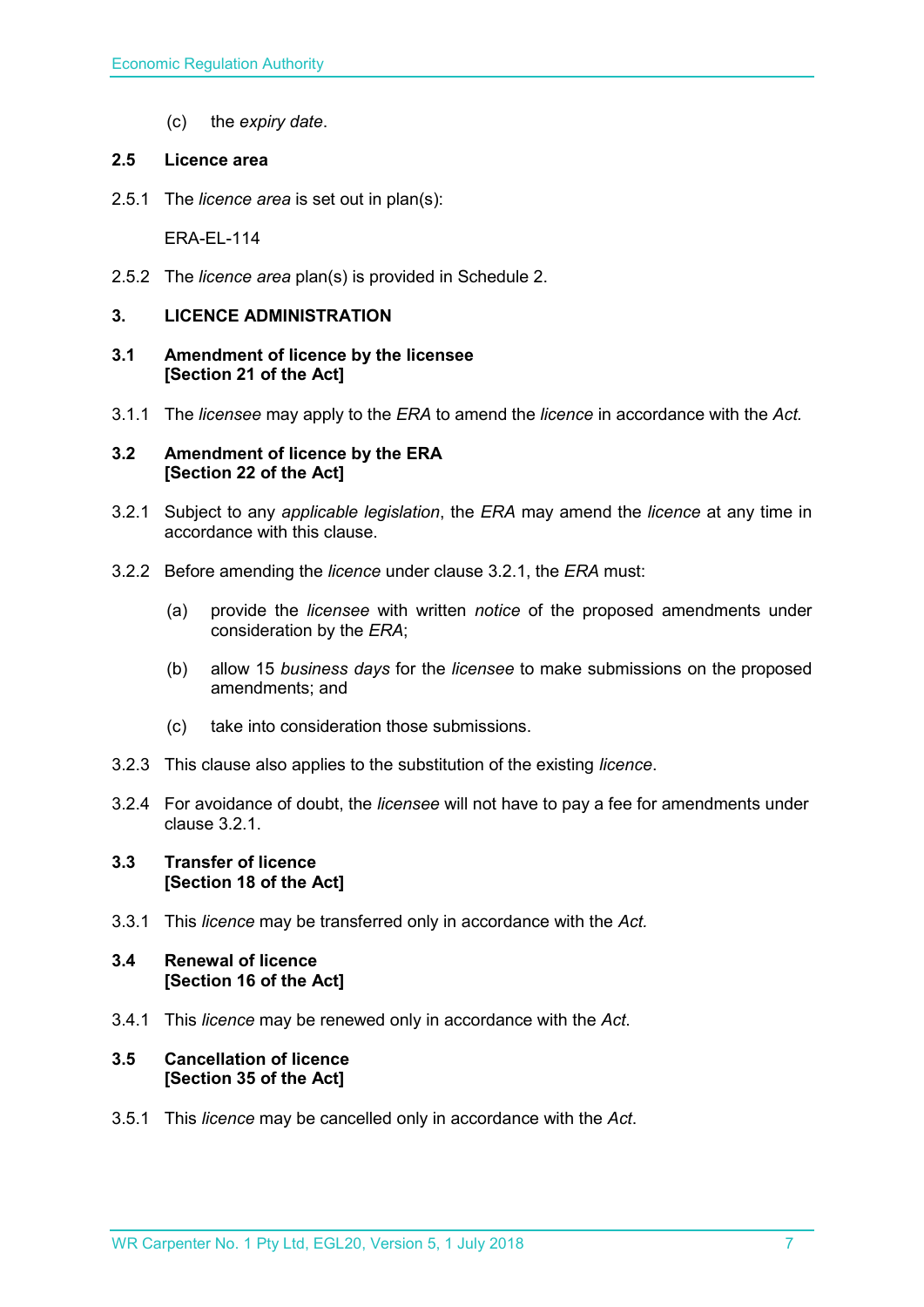#### <span id="page-7-0"></span>**3.6 Surrender of licence [Schedule 1 of the Act]**

- 3.6.1 The *licensee* may only surrender the *licence* pursuant to this clause 3.6.
- 3.6.2 If the *licensee* intends to surrender the *licence* the *licensee* must, by *notice* in writing to the *ERA*:
	- (a) set out the date that the *licensee* wishes the surrender of the *licence* to be effective; and
	- (b) set out the reasons why the *licensee* wishes to surrender the *licence*, including the reasons why it would not be contrary to the public interest for the surrender of the *licence* to be effective on the date set out in the *notice*.
- 3.6.3 Upon receipt of the *notice* from the *licensee* pursuant to clause 3.6.2, the *ERA* will publish the *notice*.
- 3.6.4 Notwithstanding clause 3.6.2, the surrender of the *licence* will only take effect on the later of the day that:
	- (a) the *ERA* publishes a notice of the surrender in the Western Australian Government Gazette, such date to be at the discretion of the *ERA*; and
	- (b) the *licensee* hands back the *licence* to the *ERA*.
- 3.6.5 The *licensee* will not be entitled to a refund of any fees by the *ERA*.

#### <span id="page-7-1"></span>**3.7 Notices**

- 3.7.1 Unless otherwise specified, all *notices* must be in writing.
- 3.7.2 A *notice* will be regarded as having been sent and received:
	- (a) when delivered in person to the addressee; or
	- (b) three *business days* after the date of posting if the *notice* is posted in Western Australia; or
	- (c) five *business days* after the date of posting if the *notice* is posted outside Western Australia; or
	- (d) if sent by facsimile when, according to the sender's transmission report, the *notice* has been successfully received by the addressee; or
	- (e) if sent by *electronic means* when, according to the sender's electronic record, the *notice* has been successfully sent to the addressee.

#### <span id="page-7-2"></span>**3.8 Publishing information**

3.8.1 The *ERA* may direct the *licensee* to *publish*, within a specified timeframe, any information it considers relevant in connection with the *licensee* or the performance by the *licensee* of its obligations under this *licence*.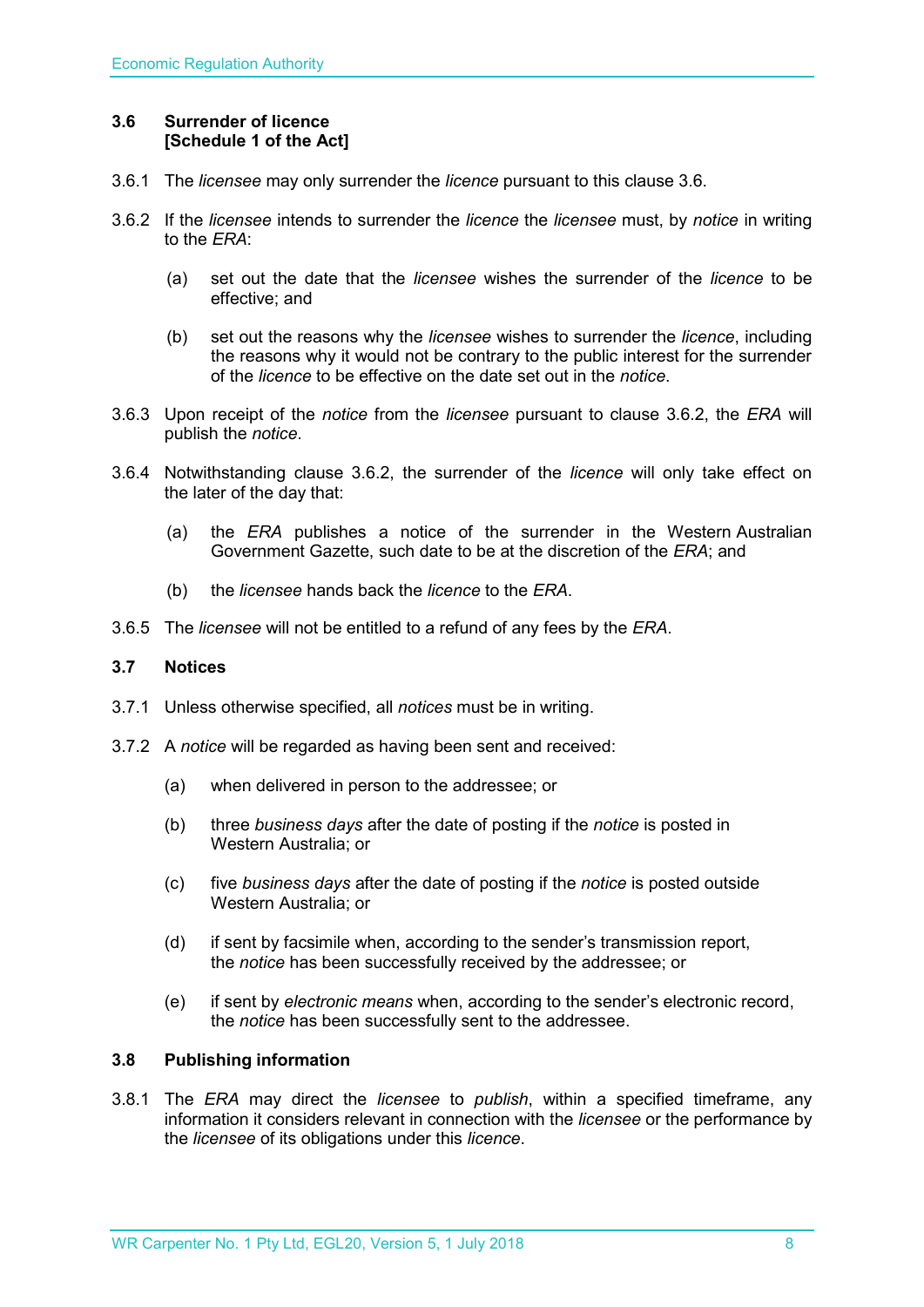- 3.8.2 Subject to clause 3.8.3, the *licensee* must *publish* the information referred to in clause 3.8.1.
- 3.8.3 If the *licensee* considers that the information is confidential it must:
	- (a) immediately notify the *ERA*; and
	- (b) seek a review of the *ERA's* decision in accordance with clause 3.9.
- 3.8.4 Once it has reviewed the decision, the *ERA* will direct the *licensee* in accordance with the review to:
	- (a) *publish* the information;
	- (b) *publish* the information with the confidential information removed or modified; or
	- (c) not *publish* the information.

#### <span id="page-8-0"></span>**3.9 Review of the ERA's decisions**

- 3.9.1 The *licensee* may seek a review of a *reviewable decision* by the *ERA* pursuant to this *licence* in accordance with the following procedure:
	- (a) the *licensee* shall make a submission on the subject of the *reviewable decision* within 10 *business days* (or other period as approved by the *ERA*) of the decision; and
	- (b) the *ERA* will consider the submission and provide the *licensee* with a written response within 20 *business days*.
- 3.9.2 For avoidance of doubt, this clause does not apply to a decision of the *ERA* pursuant to the *Act*, nor does it restrict the *licensee's* right to have a decision of the *ERA* reviewed in accordance with the *Act*.

#### <span id="page-8-1"></span>**4. GENERAL LICENCE OBLIGATIONS**

#### <span id="page-8-2"></span>**4.1 Compliance with applicable legislation**

4.1.1 Subject to any modifications or exemptions granted pursuant to the *Act*, the *licensee* must comply with any *applicable legislation*.

#### <span id="page-8-3"></span>**4.2 Fees**

4.2.1 The *licensee* must pay the applicable fees and charges in accordance with the *Regulations*.

#### <span id="page-8-4"></span>**4.3 Accounting records [Schedule 1 of the Act]**

4.3.1 The *licensee* and any *related body corporate* must maintain accounting records that comply with standards issued by the Australian Accounting Standards Board or equivalent International Accounting Standards.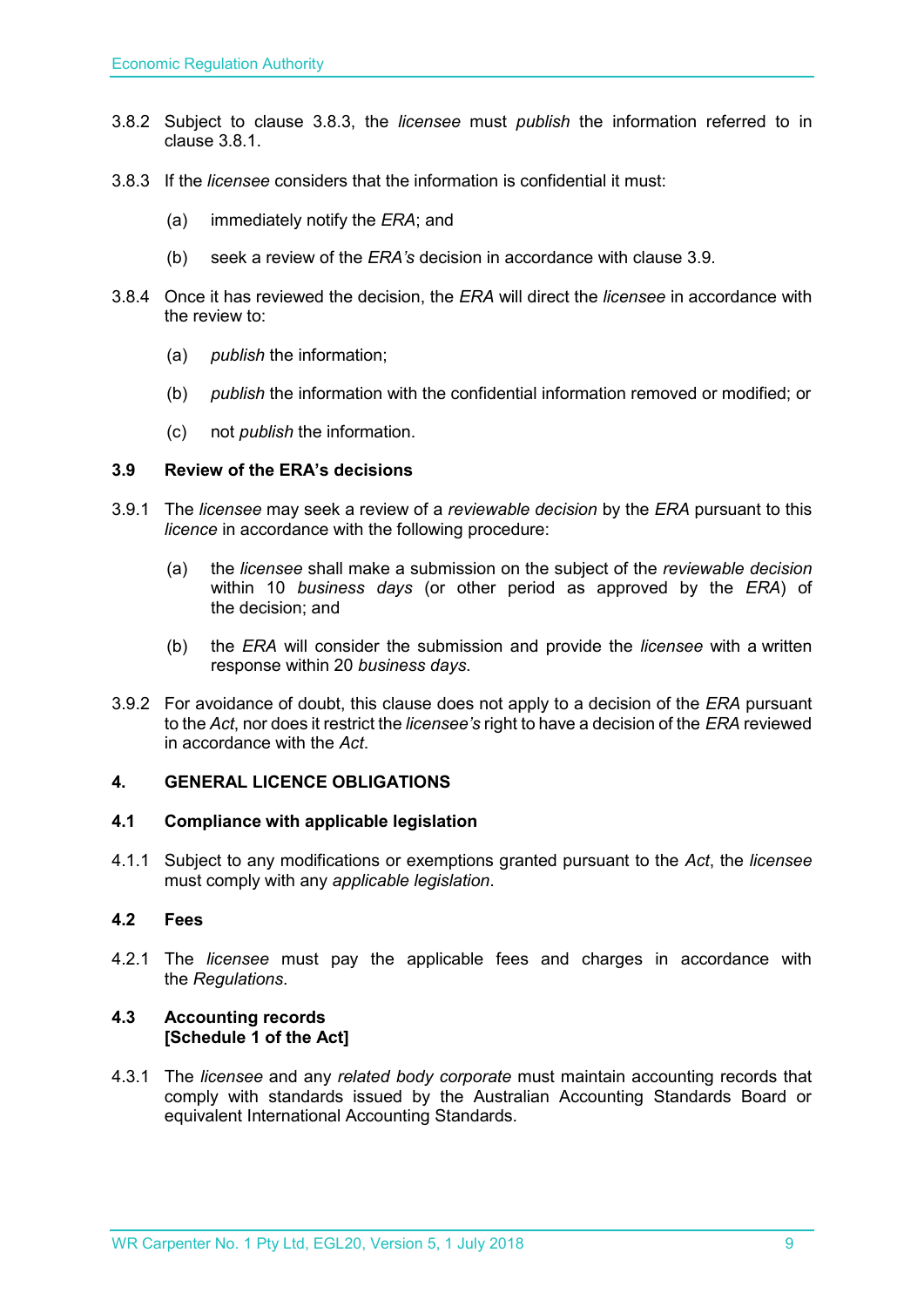#### <span id="page-9-0"></span>**4.4 Reporting a change in circumstances**

- 4.4.1 The *licensee* must report to the *ERA*:
	- (a) if the *licensee* is under external administration as defined by the *Corporations Act 2001 (Cwth)* within 2 *business days* of such external administration occurring; or
	- (b) if the *licensee*:
		- (i) experiences a change in the *licensee's* corporate, financial or technical circumstances upon which this *licence* was granted; and
		- (ii) the change may materially affect the *licensee's* ability to perform its obligations under this *licence*,

within 10 *business days* of the change occurring; or

- (c) if the:
	- (i) *licensee's* name;
	- (ii) *licensee's* ABN; or
	- (iii) *licensee's* address,

changes, within 10 *business days* of the change occurring.

#### <span id="page-9-1"></span>**4.5 Provision of information [Schedule 1 of the Act]**

4.5.1 The *licensee* must provide to the *ERA*, in the manner and form described by the *ERA*, specified information on any matter relevant to the operation or enforcement of the *licence*, the operation of the licensing scheme provided for in Part 2 of the *Act*, or the performance of the *ERA's* functions under that Part.

#### <span id="page-9-2"></span>**5. AUDITS AND PERFORMANCE REPORTING OBLIGATIONS**

#### <span id="page-9-3"></span>**5.1 Asset management system [Section 14 of the Act]**

- 5.1.1 The *licensee* must provide for an *asset management system* in respect of the *licensee's assets*.
- 5.1.2 The *licensee* must notify the *ERA* of the details of the *asset management system* within five *business days* from the later of:
	- (a) the *commencement date*; and
	- (b) the completion of construction of the *licensee's assets*.
- 5.1.3 The *licensee* must notify the *ERA* of any substantial change to the *asset management system* within ten *business days* of such change.
- 5.1.4 The *licensee* must provide the *ERA* with a report by an independent expert, acceptable to the *ERA*, as to the effectiveness of the *asset management system* not less than once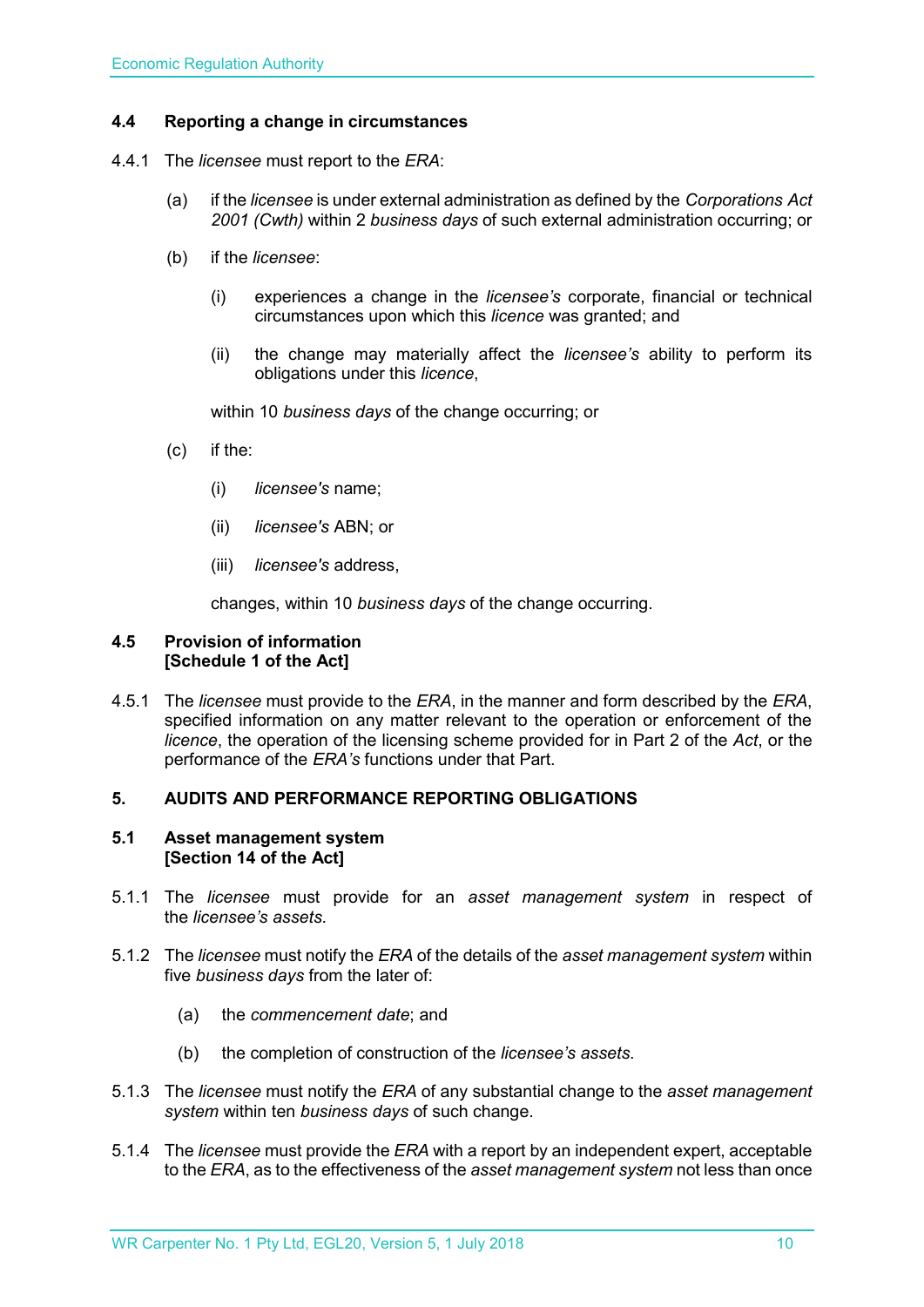in every period of 24 months calculated from the *commencement date (*or any longer period that the *ERA* allows by *notice* in writing).

- 5.1.5 The *licensee* must comply, and must require the *licensee's* expert to comply, with the *ERA's* standard audit guidelines.
- 5.1.6 The *licensee* may seek a review of any of the requirements of the *ERA*'s standard audit guidelines dealing with the *asset management system* in accordance with clause 3.9.
- 5.1.7 The review of the *asset management system* must be conducted by an independent expert approved by the *ERA*. If the *licensee* fails to nominate an independent expert within one month of the date that the review of the *asset management system* was due, or the independent expert nominated by the *licensee* is rejected on two successive occasions by the *ERA*, the *ERA* may choose an independent expert to conduct the review of the *asset management system*.

#### <span id="page-10-0"></span>**5.2 Individual performance standards**

- 5.2.1 Performance standards are contained in *applicable legislation*.
- 5.2.2 The *ERA* may prescribe *individual performance standards* applying to the *licensee* in respect of the *licensee's* obligations under this *licence* or the *applicable legislation*.
- 5.2.3 Before approving any *individual performance standards* under this clause, the *ERA* will:
	- (a) provide the *licensee* with a copy of the proposed *individual performance standards*;
	- (b) allow 15 *business days* for the *licensee* to make submissions on the proposed *individual performance standards*; and
	- (c) take into consideration those submissions.
- 5.2.4 Once approved by the *ERA*, the *individual performance standards* are included as additional terms and conditions to this *licence*.

#### <span id="page-10-1"></span>**5.3 Performance audit [Section 13 of the Act]**

- 5.3.1 The *licensee* must, unless otherwise notified in writing by the *ERA*, provide the *ERA* with a *performance audit* within 24 months after the *commencement date*, and every 24 months thereafter.
- 5.3.2 The *licensee* must comply, and must require the *licensee's* auditor to comply, with the *ERA's* standard audit guidelines.
- 5.3.3 The *licensee* may seek a review of any of the requirements of the *ERA*'s standard audit guidelines in accordance with clause 3.9.
- 5.3.4 The *performance audit* must be conducted by an independent auditor approved by the *ERA*. If the *licensee* fails to nominate an auditor within one month of the date that the *performance audit* was due, or the auditor nominated by the *licensee* is rejected on two successive occasions by the *ERA*, the *ERA* may choose an independent auditor to conduct the *performance audit*.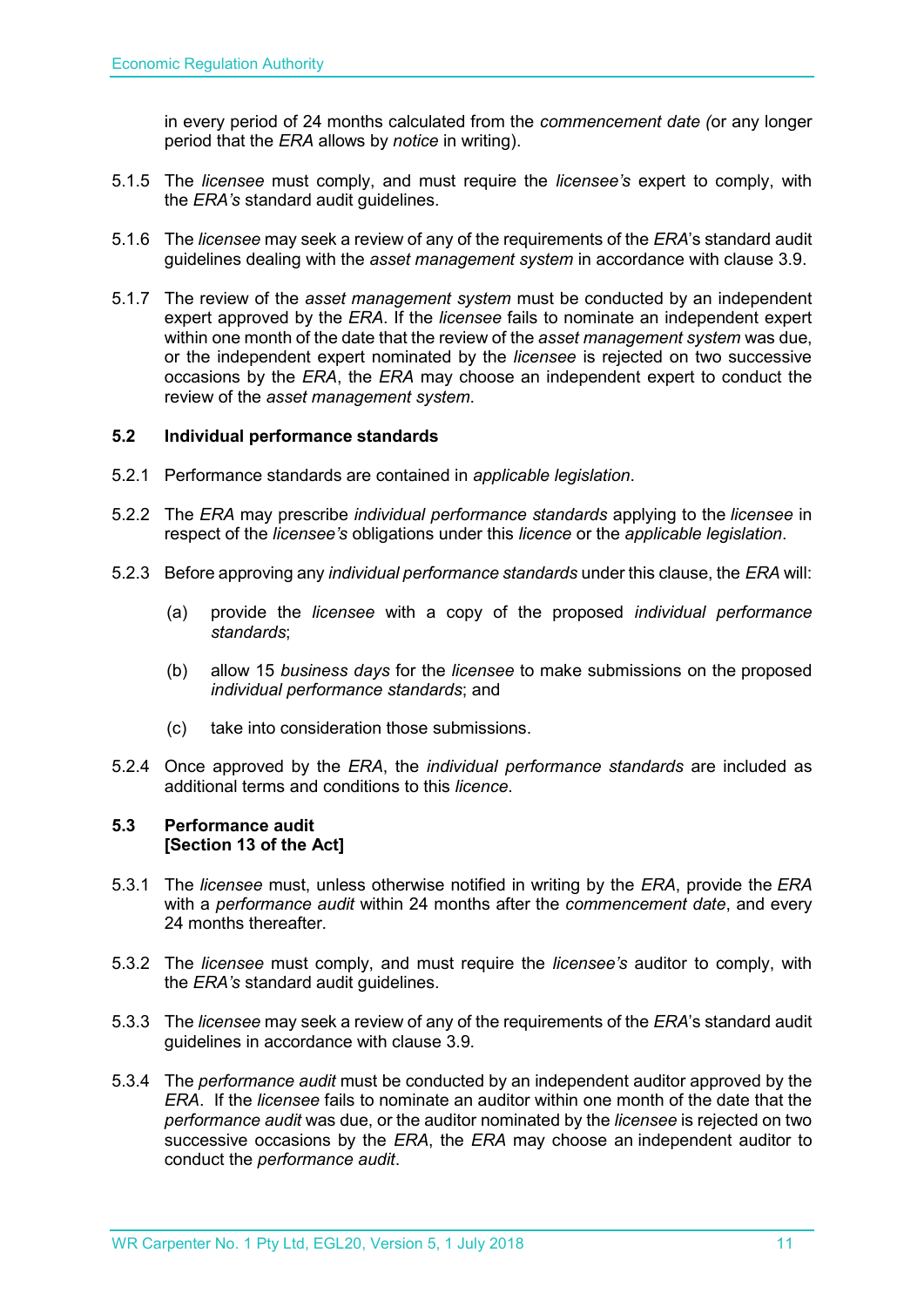## <span id="page-11-0"></span>**Schedule 1 – Additional Licence Clauses**

# **(Not Used)**

WR Carpenter No. 1 Pty Ltd, EGL20, Version 5, 1 July 2018 12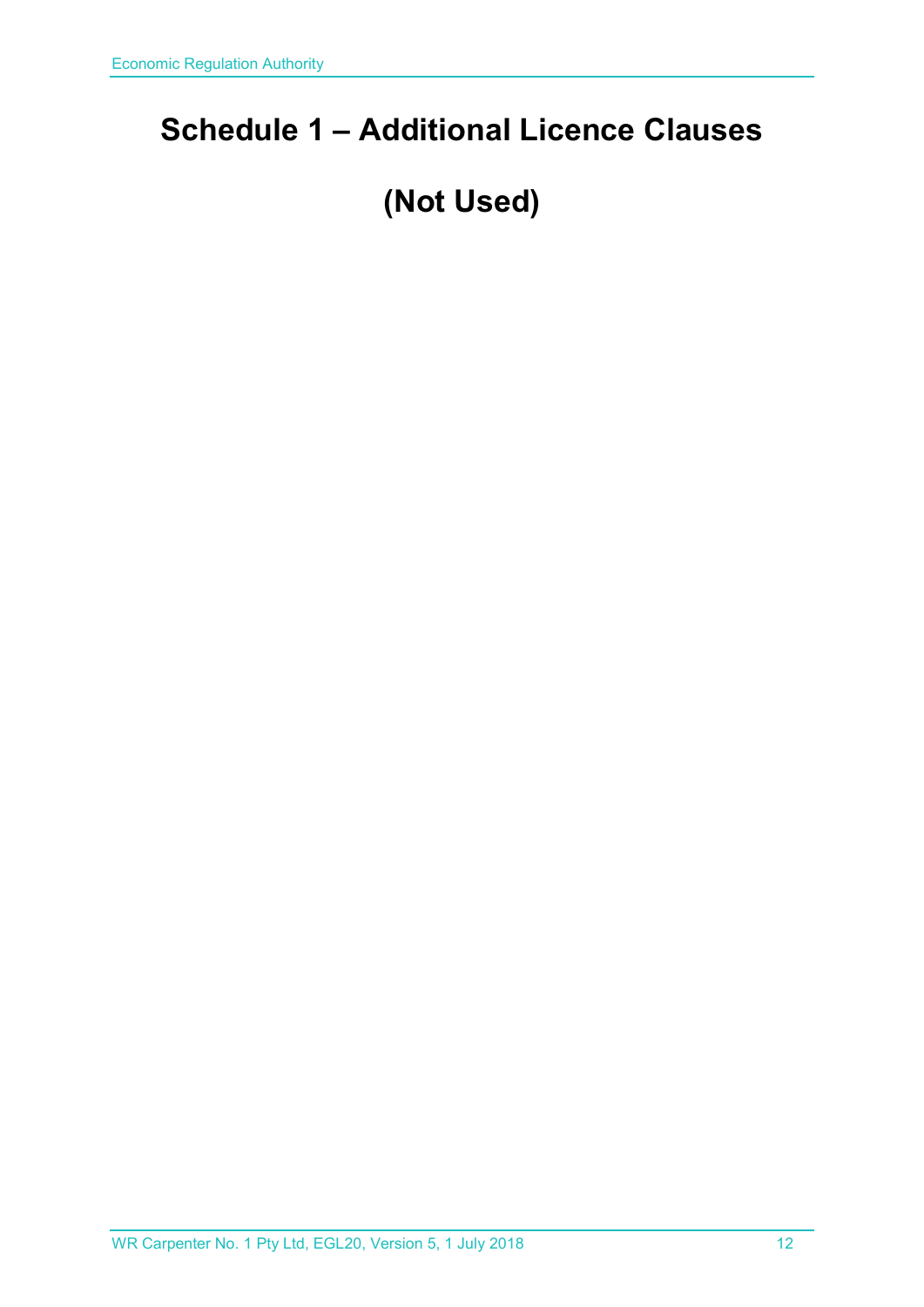## <span id="page-12-0"></span>**Schedule 2 – Licence Area Plans**